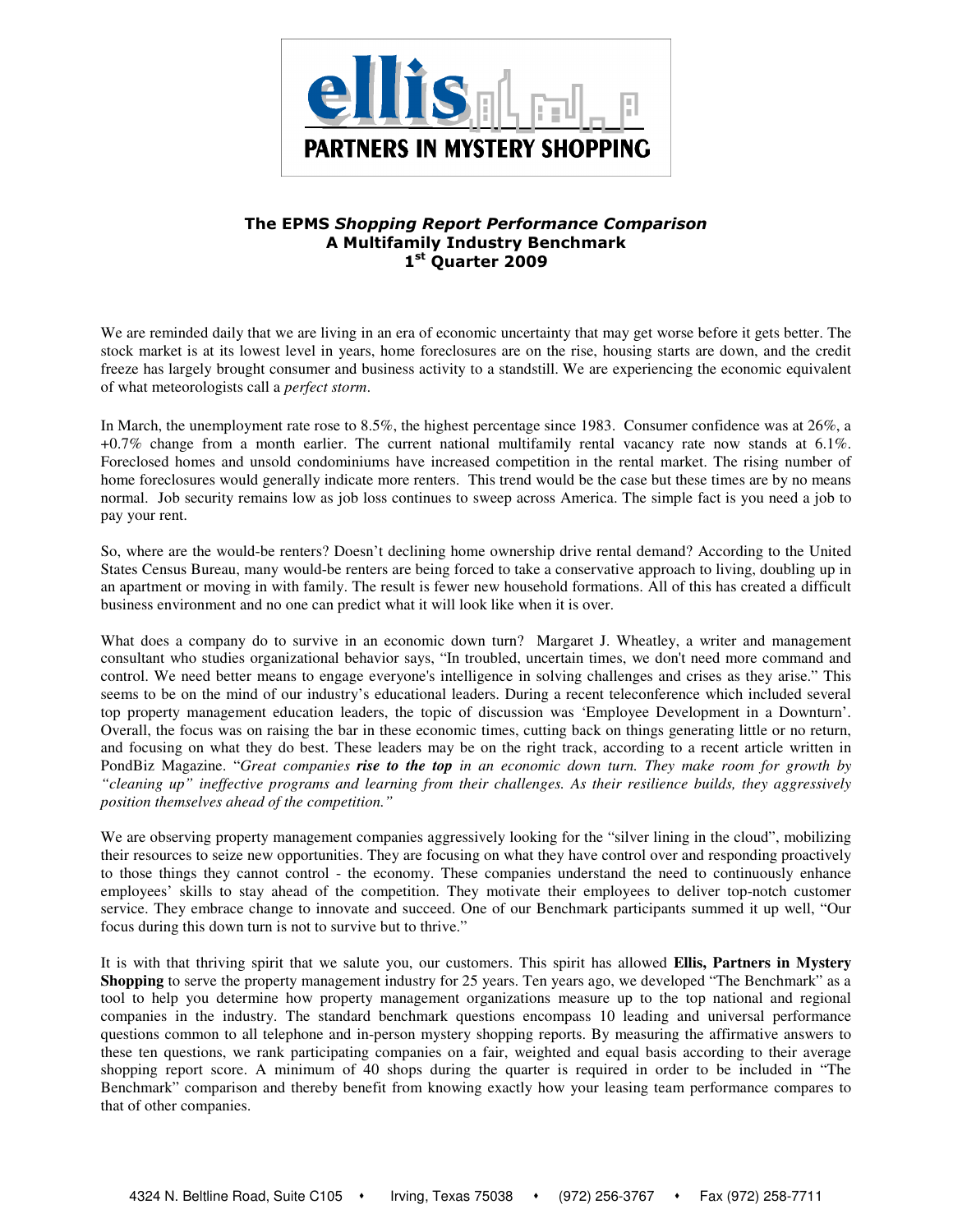**40 Participating Companies Representing 4,636 Total Shops!** We welcome Venterra Realty to the survey this quarter. We extend many thanks to all of the current companies who contributed their shopping report data for the First Quarter, 2009 *Shopping Report Performance Comparison*.

| <b>Alliance Residential Company</b> | <b>Gables Residential Services</b>       | <b>RAM Partners, LLC</b>       |
|-------------------------------------|------------------------------------------|--------------------------------|
| Amli Residential                    | Greystar Management Services / JPI, Inc. | SARES.REGIS Group              |
| BH Management Services, Inc.        | Legacy Partners Residential, Inc.        | Sequoia Equities               |
| Bozzuto & Associates                | <b>Lincoln Property Company</b>          | Simpson Property Group         |
| <b>BRE</b> Properties               | Lynd Company, The                        | Tarragon Management, Inc.      |
| Capreit                             | <b>Lyon Apartment Communities</b>        | The Bainbridge Companies       |
| Capstone Real Estate                | Madison Apartment Group LP               | <b>UDR</b>                     |
| <b>Carmel Partners</b>              | Milestone Management                     | Venterra Realty                |
| <b>Colonial Properties Trust</b>    | Mission Residential, LLC                 | Village Green Companies        |
| CTL Management, Inc.                | Northland Investment Corporation         | <b>Waterton Residential</b>    |
| <b>CWS</b> Apartment Homes          | Pinnacle                                 | Weidner Apartment Homes        |
| E & S Ring Corporation              | Post Properties                          | <b>Western National Group</b>  |
| <b>Fairfield Residential</b>        | Prometheus Real Estate Group             | ZOM Residential Services, Inc. |
| Fogelman Management Group           |                                          |                                |

**First Quarter 2009 Average Score Spikes Again! What a Way to Start the New Year!** This quarter's participating companies achieved another record breaking average Benchmark score of **91.6%**, beating the fourth quarter, 2008 score of 91.20%. The top five finishers in this quarter's contest had an astounding average score of 96.79%. This trend proves companies can raise the bar and surge over the top in spite of the economic conditions.

| 1 <sup>st</sup> Quarter         |                        |             | <b>Company Score - Average Ranges</b> | <b>Total Shops</b> |  |
|---------------------------------|------------------------|-------------|---------------------------------------|--------------------|--|
|                                 | <b>Overall Average</b> | <b>High</b> | Low                                   |                    |  |
| 1 <sup>st</sup> Quarter 2009    | 91.6%                  | 97.6%       | 75.8%                                 | 4,636              |  |
| 1 <sup>st</sup> Quarter 2008    | 89.2%                  | 96.3%       | 73.4%                                 | 4,987              |  |
| 1 <sup>st</sup> Quarter 2007    | 86.3%                  | 94.9%       | 70.8%                                 | 5,809              |  |
| Quarter 2006                    | 85.7%                  | 95.2%       | 66.9%                                 | 4,475              |  |
| $1st$ Quarter 2005              | 85.7%                  | 94.1%       | 70.0%                                 | 4,540              |  |
| 1 <sup>st</sup> Quarter 2004    | 85.5%                  | 93.8%       | 78.1%                                 | 4.064              |  |
| 1 <sup>st</sup><br>Quarter 2003 | 85.7%                  | 91.6%       | 76.6%                                 | 3,147              |  |
| 1 <sup>st</sup><br>Quarter 2002 | 83.6%                  | 88.8%       | 71.8%                                 | 2,323              |  |
| $1^{\rm st}$<br>Quarter 2001    | 82.1%                  | 88.8%       | 66.3%                                 | 1,893              |  |
| 1 <sup>st</sup> Quarter 2000    | 78.7%                  | 85.9%       | 64.3%                                 | 1,267              |  |

**Quarterly Trending: The Benchmark trend continues to climb with a remarkable all time high of 91.6%!** Performance is strengthening as competition continues to build. Below is a ten year summary of the quarterly trend. This performance push is indicative of an enhanced focus to provide top notch service to every potential customer that walks through the door.

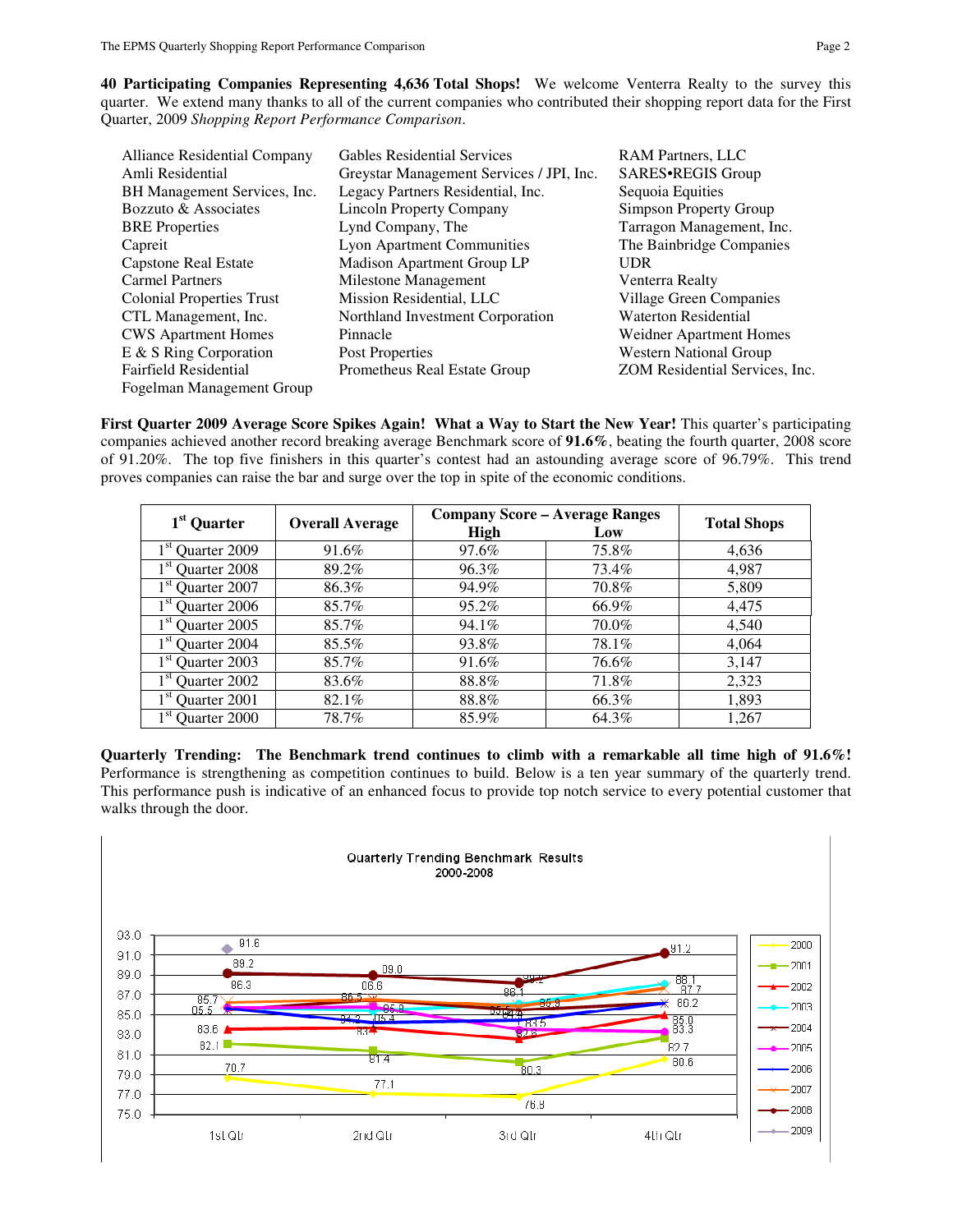**Gables Residential Repeats the Top Position with a 97.59% Average Benchmark Score!** Despite economic distractions, Gables has once again achieved the highest average shopping report score for the quarter. This quarter marks their 15<sup>th</sup> first place win, and 24<sup>th</sup> time in the top three. **Jana Muma**, Vice President of Training, expressed her enthusiasm for her company's consistent top performance:

"*I am honored to congratulate our Gables team once again! Your tireless effort to our success is evidenced by these results. We raised the bar this quarter by changing our criteria in the midst of extremely challenging conditions and you didn't miss a beat, which is a true reflection of your strength. Congratulations!"*

**SARES•REGIS Group Achieves their Highest Shopping Report Score Average since Participating in the Benchmark and takes 2nd Place!** The SARES•REGIS team has quickly advanced to the second place position with an impressive average of 97.38%. A remarkable 2.33%+ gain from their fourth quarter, 2008 score. Director of Training, **Nadine Peiffer-Seitz**, is elated by her team's performance, *"We are thrilled and extremely proud of all of our associates for this outstanding achievement. The continued dedication of our on-site teams is an integral part of SARES•REGIS Group's success. This first quarter result is testament to their commitment to superior customer service and the highest standards of integrity."* 

**CWS Apartment Homes Claims the 3rd Place Position for the Second Consecutive Quarter!** The CWS team is by no means a stranger to the top of the Benchmark. They remain consistent with a strong and steady score of 96.46%. **Shellie McDaniel**, Assistant Director of Operations, shared these comments on this recent achievement, *"As a company, we are elated not only are we in the top five, but more importantly, that each of our associates have a commitment to excellence in providing the highest quality service to our prospects and guests."* 

**Tarragon Management, Inc. comes in 4th Place with an Average Score of 96.28%!** Vice President of Education, **Wendy Muse**, had this to say about her team's achievement, *"Our on-site team members are truly unbelievable and consistently make us proud. We've asked them to dig deep this quarter through demanding economic conditions, company challenges, and even a new software conversion and they've performed brilliantly. Their tenacity and drive continue to exceed our expectations."* 

**Amli Residential rounds out the Top Five with an Average Score of 96.24%!** *"We are thrilled with our team's achievement! It is recognition for the entire group, but it took each individual's focus to reach this level of performance. We appreciate everyone's efforts and drive to make this happen," said* **Carol Gardner**, Senior Vice President, Education.

These companies understand that their Benchmark achievement directly influences leasing performance. Their effort to earn higher scores is resulting in high quality sales presentations and more leases.

#### **Leading in Challenging Times: Step Back, Reflect and Make Adjustments**

# **STEP BACK**

Our greatest challenges are often our greatest teachers. They shift our thoughts, behaviors, strategies and actions to ultimately challenge our future growth. Bold and determined describe the attitude of the companies we interviewed this quarter. **Jana Muma** believes, "Now is the time to raise the bar." She tells us, "We knew going into 2009 that it would be a difficult year. We started repositioning early because we knew what was coming. We did not miss an opportunity to communicate what was happening from the top down." **Muma** continued, "Increasing communication has allowed us to speak to our fears and concerns and have an open relationship to discuss and resolve issues. It has created an opportunity to reach from within and communicate with each other on how we were going to be the very best at what we do."

Despite Gables' strong leasing performance and successful track record on the Benchmark, they chose to raise their 2009 performance expectations. They changed several of their shopping report questions to make the report more sales and service focused. "There are some tough questions on this new report. We did not know what to expect as a result of the change. Our employees worked harder and longer and exceeded our expectations," says **Muma**. The Gables employees accepted the challenge presented to them, responding with an unwavering commitment to perform at a high level.

This recession is motivating leaders to get closer to their employees, customers, and reassess their direction. **Wendy Muse** tells us, "We had to make adjustments at all levels of our organization. It has brought us closer as a team in many ways. We've learned what our priorities must be. You get lean, pick your battles and realize what you can do without**."** She added, "Our employees are stepping up and making us proud. You really see the super stars rise to a new level and the unsung heroes do whatever it takes."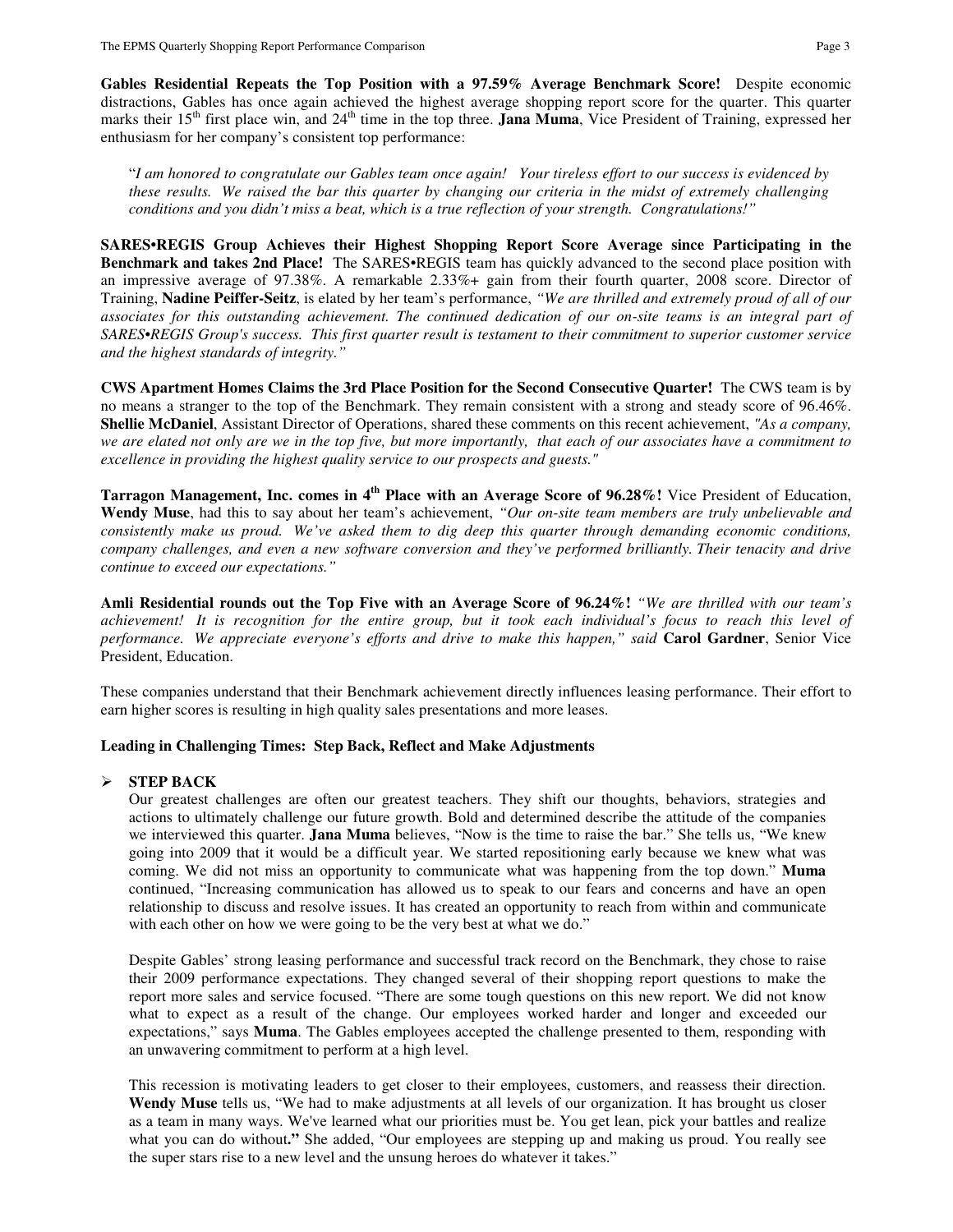# **REFLECT**

It may be hard to escape the feeling of doom and gloom these days. "Fear of the unknown" often takes over people's minds and blurs their vision. However, in any downturn, even the Great Depression, there are positive changes and inspiring innovations which rise out of the darkness.

To overcome these understandable fears, many top-level executives are getting in front of their employees, every chance they get. "We are encouraging employees by sending the message that we are going to make it through this time. Showing them the possibility that lies ahead," said **Carol Gardner**. These are the lessons that push us to "thrive" and not merely just "survive." **Shellie McDaniel** says, "It is more important now than ever before to get in front of our employees. To ask questions and listen to what they are going through. By doing so, it sends the message that the entire company is behind them." She goes on to say, "Constant contact is critical to manage and measure job performance." The companies we spoke with are prepared to give their Leasing Professionals every tool they need to succeed.

Leaders that reflect back and draw from their experience can provide encouragement to those who have never experienced challenging economic times. The collapse of the 80's real estate bubble is still a close memory for some. It may not have been the "perfect storm" but it taught many tough lessons. **Gardner** says, **"**We have become more nimble and more flexible. We are assessing each community's and individual's performance more quickly so we can change things when we need to. We are closely evaluating every program and making sure we are focused on the things that will make a difference at the community level."

# **MAKE ADJUSTMENTS**

No one wants to listen to new ideas during good times because there is no reason to change. It is the challenging times that require well thought out process improvements and innovation. Now is the time to ask, "What if?" and "Why not?" In difficult times, leaders make sure everyone is engaged and focused on the goal. Communication and encouragement, especially from the top, is critical to a positive outcome. During a time when many companies are reducing staff, companies like Amli have increased their number of corporate marketing employees. According to **Gardner**, "The additional support supplements the onsite employee, freeing up their time to focus on the customer. We are seeing an increase in customer traffic too."

SARES•REGIS Group is focusing on turning any negativity into possibility. **Nadine Peiffer-Seitz** comments, "We want to accentuate the positive. When we hear negativity, we remove it." This is the marching order for many of the companies we interviewed. *Focus on the things you can control and do not waste time on what you cannot***.** The 2009 motto for CWS Apartment Homes is "The Gold Standard". **McDaniel** says, "It is discussed in ALL meetings with all associates. When our associates provide this level of service, everything else falls into place."

As leaders, these are times requiring sacrifice, hard work, and perseverance. People need to see their leaders are not afraid, they believe in the organization, and are committed to success. The hard work invested now will create a much stronger and stable future. Each individual controls how they perceive the economy, how they will respond to it, and how they learn and grow from it. If seen in the right light, an economic downturn can be a blessing in disguise. Are you prepared, ready and willing to take on the challenge?

We surveyed leading property management companies to see how they were adapting to the challenging apartment market conditions. What fundamental changes and adjustments are being made to address a decline in demand combined with in many markets, an increase in supply? Despite the drastic downturn in many markets, our survey participants continue to focus on customer service and resident retention as a #1 priority in 2009. Attached is a **SPECIAL INSERT** with the detailed responses of what your industry peers are doing to maintain their strength and competitive edge. The attached survey addresses what companies are doing in terms of training, customer service and employee retention as well as leasing bonus for each move in. Although overall revenues have declined, most companies have not reduced their leasing bonus programs and commitment to aggressive marketing. It is still all about getting more customers in the door, moving them in and keeping them longer!

Thank you for your participation in the quarterly survey. We appreciate the feedback that you provide to make this report informative and a reliable resource to fellow industry peers. We hope you will find Ellis, Partners in Mystery Shopping to be not only the finest source for mystery shopping but also a training resource for your organization. Additional support and information can be found in "Resources" offered on our website, www.epmsonline.com.

Sincerely, Joanna Ellis, CAPS President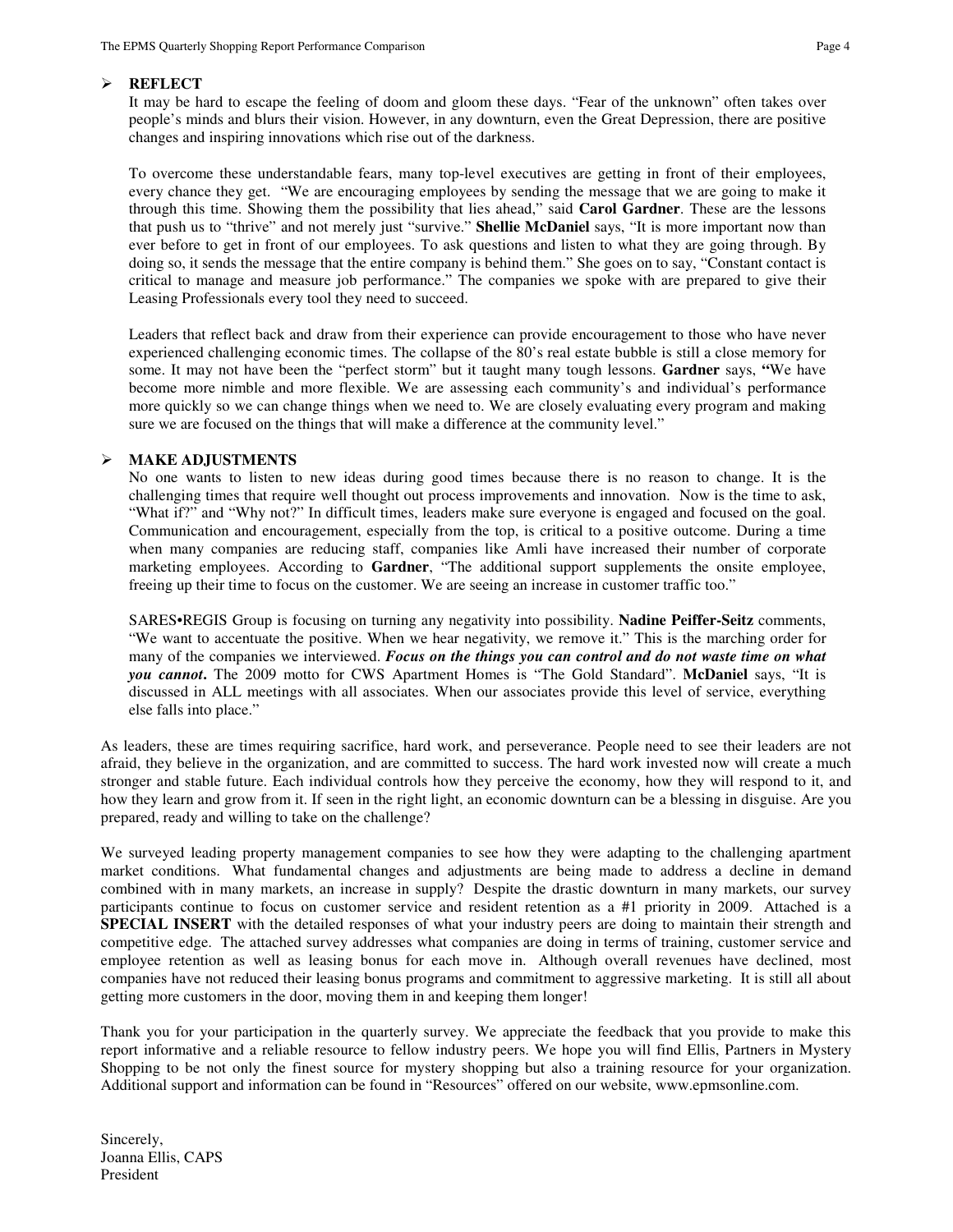

#### **SHOPPING REPORT PERFORMANCE COMPARISON FIRST QUARTER, 2009MULTIFAMILY INDUSTRY BENCHMARK**

|                                 | <b>TELEPHONE</b><br><b>PRESENTATION</b> |                | <b>ON-SITE</b><br><b>PRESENTATION</b> |                                    |                  |           |                     |           |         |            |                          | <b>Participating Companies</b>                                   |                                          |
|---------------------------------|-----------------------------------------|----------------|---------------------------------------|------------------------------------|------------------|-----------|---------------------|-----------|---------|------------|--------------------------|------------------------------------------------------------------|------------------------------------------|
|                                 | Q1                                      | Q <sub>2</sub> | Q <sub>3</sub>                        | Q4                                 | Q5               | Q6        | Q7                  | Q8        | Q9      | Q10        |                          |                                                                  |                                          |
|                                 | Set                                     | Telephone      | First                                 | <b>Identify</b><br><b>Specific</b> | Discuss/<br>Show | Apt.      | Feature/            | Overcome  | Ask for | Lease from | <b>CLIENT</b><br>OVERALL | <b>Alliance Residential Company</b>                              | <b>Madison Apartment Group LP</b>        |
|                                 | <b>Appointment</b>                      | <b>Number</b>  | Impression                            | <b>Needs</b>                       | Property         | Condition | <b>Benefit Sell</b> | Objection | Deposit | Agent      | <b>AVERAGE</b>           | Amli Residential                                                 | <b>Milestone Management</b>              |
| <b>QUESTION OVERALL AVERAGE</b> | 93.33%                                  | 86.00%         | 95.32%                                | 93.40%                             | 95.30%           | 95.94%    | 94.54%              | 96.74%    | 74.76%  | 90.64%     | 91.60%                   | <b>BH Management Services, Inc.</b>                              | <b>Mission Residential, LLC</b>          |
| <b>Gables Residential</b>       | 99.14%                                  | 95.26%         | 98.28%                                | 98.71%                             | 98.71%           | 97.84%    | 99.57%              | 99.57%    | 94.40%  | 94.40%     | 97.59%                   | <b>Bozzuto &amp; Associates</b>                                  | <b>Northland Investement Corporation</b> |
| <b>SARES-REGIS Group</b>        | 99.03%                                  | 94.17%         | 98.06%                                | 98.06%                             | 100.00%          | 98.06%    | 97.09%              | 100.00%   | 91.26%  | 98.06%     | 97.38%                   | <b>BRE Properties</b>                                            | Pinnacle                                 |
| <b>CWS Apartment Homes</b>      | 97.92%                                  | 95.83%         | 97.92%                                | 97.92%                             | 100.00%          | 93.75%    | 100.00%             | 97.92%    | 87.50%  | 95.83%     | 96.46%                   | Capreit                                                          | <b>Post Properties</b>                   |
| Tarragon Management, Inc.       | 100.00%                                 | 93.02%         | 97.67%                                | 95.35%                             | 100.00%          | 97.67%    | 100.00%             | 100.00%   | 83.72%  | 95.35%     | 96.28%                   | <b>Capstone Real Estate</b>                                      | <b>Prometheus Real Estate Group</b>      |
| Amli Residential                | 97.11%                                  | 94.22%         | 97.11%                                | 97.69%                             | 95.38%           | 98.84%    | 98.27%              | 98.27%    | 89.60%  | 95.95%     | 96.24%                   | <b>Carmel Partners</b>                                           | <b>RAM Partners, LLC</b>                 |
| <b>CLIENT 6</b>                 | 100.00%                                 | 100.00%        | 100.00%                               | 96.59%                             | 93.18%           | 98.86%    | 94.32%              | 97.73%    | 86.36%  | 94.32%     | 96.14%                   | <b>Colonial Properties Trust</b>                                 | <b>SARES-REGIS Group</b>                 |
| <b>CLIENT 7</b>                 | 96.56%                                  | 94.84%         | 97.30%                                | 98.28%                             | 99.51%           | 98.28%    | 93.86%              | 98.53%    | 88.94%  | 92.87%     | 95.90%                   | CTL Management, Inc.                                             | <b>Sequoia Equities</b>                  |
| <b>CLIENT 8</b>                 | 97.92%                                  | 92.50%         | 97.50%                                | 95.83%                             | 99.58%           | 97.08%    | 95.42%              | 97.92%    | 90.42%  | 94.17%     | 95.83%                   | <b>CWS Apartment Homes</b>                                       | <b>Simpson Property Group</b>            |
| <b>CLIENT 9</b>                 | 97.18%                                  | 89.44%         | 97.89%                                | 97.18%                             | 100.00%          | 98.59%    | 99.30%              | 98.59%    | 82.39%  | 97.18%     | 95.77%                   | E & S Ring Corporation                                           | Tarragon Management, Inc.                |
| CLIENT <sub>10</sub>            | 97.41%                                  | 93.10%         | 100.00%                               | 99.14%                             | 97.41%           | 100.00%   | 96.55%              | 96.55%    | 79.31%  | 96.55%     | 95.60%                   | <b>Fairfield Residential</b>                                     | The Bainbridge Companies                 |
| <b>CLIENT 11</b>                | 95.00%                                  | 91.67%         | 100.00%                               | 96.67%                             | 100.00%          | 96.67%    | 100.00%             | 98.33%    | 76.67%  | 95.00%     | 95.00%                   | <b>Fogelman Management Group</b>                                 | <b>UDR</b>                               |
| <b>CLIENT 12</b>                | 94.55%                                  | 98.18%         | 98.18%                                | 94.55%                             | 96.36%           | 100.00%   | 92.73%              | 98.18%    | 81.82%  | 94.55%     | 94.91%                   | <b>Gables Residential Services</b>                               | <b>Venterra Realty</b>                   |
| <b>CLIENT 13</b>                | 98.00%                                  | 88.67%         | 94.67%                                | 97.33%                             | 98.67%           | 98.00%    | 98.00%              | 98.67%    | 85.33%  | 90.67%     | 94.80%                   | Greystar Management Services / JPI, Inc. Village Green Companies |                                          |
| <b>CLIENT 14</b>                | 97.70%                                  | 89.86%         | 97.70%                                | 95.85%                             | 97.70%           | 95.39%    | 97.70%              | 96.31%    | 79.72%  | 95.85%     | 94.38%                   | Legacy Partners Residential, Inc.                                | <b>Waterton Residential</b>              |
| <b>CLIENT 15</b>                | 92.31%                                  | 92.31%         | 93.59%                                | 100.00%                            | 98.72%           | 100.00%   | 100.00%             | 92.31%    | 84.62%  | 88.46%     | 94.23%                   | <b>Lincoln Property Company</b>                                  | <b>Weidner Apartment Homes</b>           |
| <b>CLIENT 16</b>                | 97.22%                                  | 88.89%         | 95.83%                                | 94.44%                             | 95.83%           | 95.83%    | 98.61%              | 98.61%    | 77.78%  | 93.06%     | 93.61%                   | Lynd Company, The                                                | <b>Western National Group</b>            |
| <b>CLIENT 17</b>                | 97.03%                                  | 88.12%         | 96.04%                                | 95.05%                             | 93.07%           | 95.05%    | 98.02%              | 96.04%    | 83.17%  | 93.07%     | 93.47%                   | <b>Lyon Apartment Communities</b>                                | ZOM Residential Services, Inc.           |
| <b>CLIENT 18</b>                | 98.28%                                  | 86.21%         | 91.38%                                | 94.83%                             | 94.83%           | 100.00%   | 91.38%              | 94.83%    | 91.38%  | 91.38%     | 93.45%                   |                                                                  |                                          |
| <b>CLIENT 19</b>                | 97.92%                                  | 91.67%         | 91.67%                                | 89.58%                             | 93.75%           | 91.67%    | 93.75%              | 100.00%   | 91.67%  | 89.58%     | 93.13%                   |                                                                  | * Representing 4,636 shopping reports    |
| <b>CLIENT 20</b>                | 95.65%                                  | 80.43%         | 97.83%                                | 95.65%                             | 100.00%          | 95.65%    | 95.65%              | 100.00%   | 73.91%  | 95.65%     | 93.04%                   |                                                                  |                                          |

**Jana Muma, Vice President Learning & DevelopmentGables ResidentialBenchmark 1st Place Company**

"*I am honored to congratulate our Gables team once again! Your tireless effort to our success is evidenced by these results. We raised the bar this quarter by changing our criteria in the midst of extremely challenging conditions and you didn't miss a beat, which is a true reflection of your strength. Congratulations!"beat,* 

**www.epmsonline.com**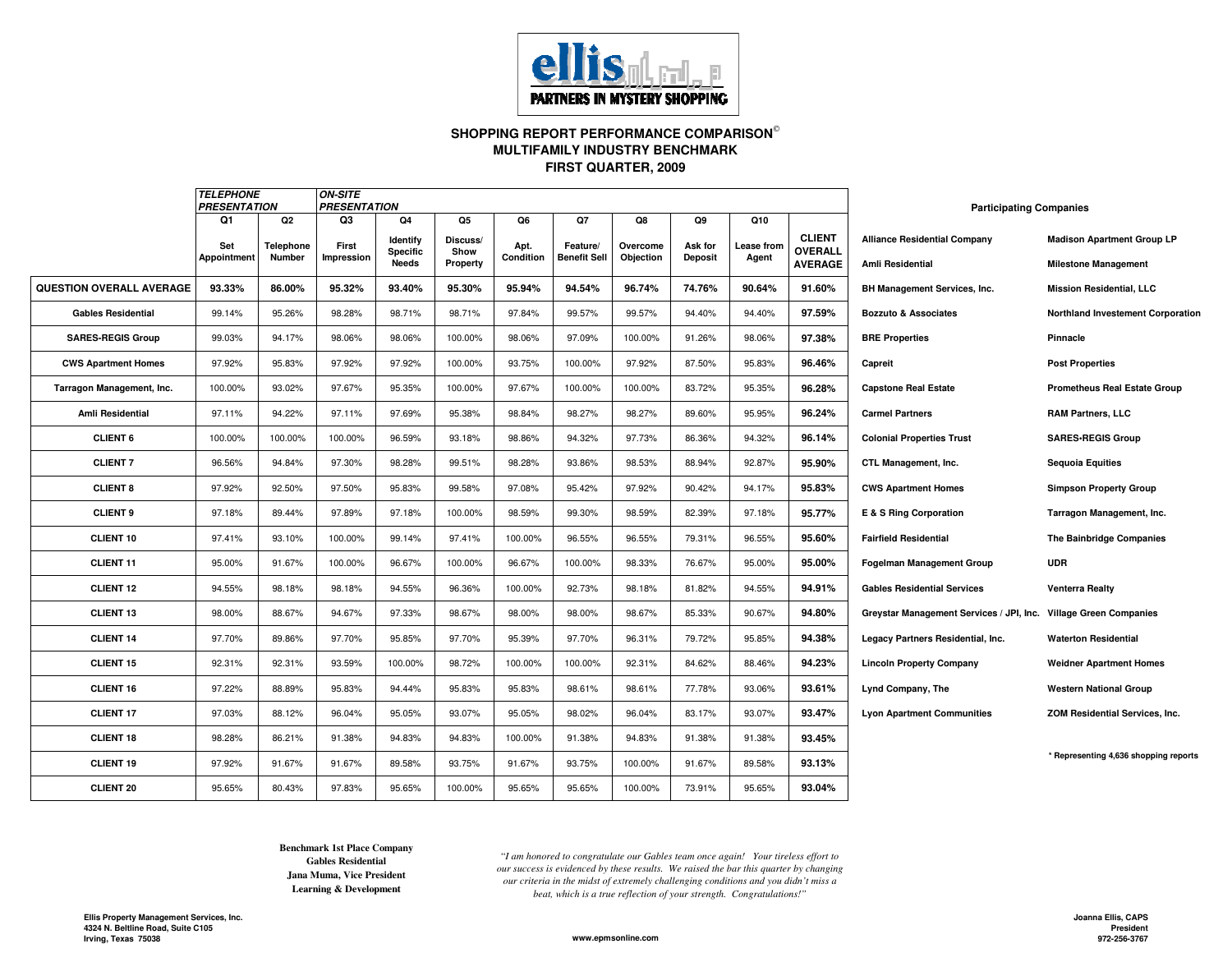

#### **SHOPPING REPORT PERFORMANCE COMPARISON FIRST QUARTER, 2009MULTIFAMILY INDUSTRY BENCHMARK**

|                                 | <b>TELEPHONE</b><br><b>PRESENTATION</b> |               | <b>ON-SITE</b><br><b>PRESENTATION</b> |                      |                  |           |                     |           |                |            |                          | <b>Participating Companies</b>                                   |                                          |
|---------------------------------|-----------------------------------------|---------------|---------------------------------------|----------------------|------------------|-----------|---------------------|-----------|----------------|------------|--------------------------|------------------------------------------------------------------|------------------------------------------|
|                                 | Q1                                      | Q2            | Q3                                    | Q4                   | Q5               | Q6        | Q7                  | Q8        | Q9             | Q10        |                          |                                                                  |                                          |
|                                 | Set                                     | Telephone     | First                                 | Identify<br>Specific | Discuss/<br>Show | Apt.      | Feature/            | Overcome  | Ask for        | Lease from | <b>CLIENT</b><br>OVERALL | <b>Alliance Residential Company</b>                              | <b>Madison Apartment Group LP</b>        |
|                                 | Appointment                             | <b>Number</b> | Impression                            | Needs                | Property         | Condition | <b>Benefit Sell</b> | Objection | <b>Deposit</b> | Agent      | <b>AVERAGE</b>           | Amli Residential                                                 | <b>Milestone Management</b>              |
| <b>QUESTION OVERALL AVERAGE</b> | 93.33%                                  | 86.00%        | 95.32%                                | 93.40%               | 95.30%           | 95.94%    | 94.54%              | 96.74%    | 74.76%         | 90.64%     | 91.60%                   | BH Management Services, Inc.                                     | <b>Mission Residential, LLC</b>          |
| <b>CLIENT 21</b>                | 90.91%                                  | 90.91%        | 97.73%                                | 95.45%               | 97.73%           | 97.73%    | 95.45%              | 95.45%    | 70.45%         | 97.73%     | 92.95%                   | <b>Bozzuto &amp; Associates</b>                                  | <b>Northland Investement Corporation</b> |
| <b>CLIENT 22</b>                | 96.59%                                  | 79.55%        | 97.73%                                | 98.86%               | 97.73%           | 97.73%    | 100.00%             | 94.32%    | 71.59%         | 94.32%     | 92.84%                   | <b>BRE Properties</b>                                            | Pinnacle                                 |
| <b>CLIENT 23</b>                | 95.35%                                  | 83.72%        | 95.35%                                | 90.70%               | 95.35%           | 100.00%   | 95.35%              | 100.00%   | 79.07%         | 90.70%     | 92.56%                   | Capreit                                                          | <b>Post Properties</b>                   |
| <b>CLIENT 24</b>                | 89.66%                                  | 79.31%        | 100.00%                               | 96.55%               | 100.00%          | 96.55%    | 100.00%             | 96.55%    | 65.52%         | 100.00%    | 92.41%                   | <b>Capstone Real Estate</b>                                      | <b>Prometheus Real Estate Group</b>      |
| <b>CLIENT 25</b>                | 97.50%                                  | 82.50%        | 95.00%                                | 95.00%               | 95.00%           | 95.00%    | 95.00%              | 95.00%    | 82.50%         | 90.00%     | 92.25%                   | <b>Carmel Partners</b>                                           | <b>RAM Partners, LLC</b>                 |
| <b>CLIENT 26</b>                | 96.51%                                  | 82.56%        | 95.35%                                | 95.35%               | 96.51%           | 97.67%    | 95.35%              | 96.51%    | 70.93%         | 89.53%     | 91.63%                   | <b>Colonial Properties Trust</b>                                 | <b>SARES-REGIS Group</b>                 |
| <b>CLIENT 27</b>                | 96.05%                                  | 84.21%        | 92.76%                                | 94.74%               | 93.42%           | 95.39%    | 96.05%              | 94.74%    | 73.03%         | 90.79%     | 91.12%                   | CTL Management, Inc.                                             | <b>Sequoia Equities</b>                  |
| <b>CLIENT 28</b>                | 96.00%                                  | 87.20%        | 94.40%                                | 90.40%               | 97.60%           | 94.40%    | 88.80%              | 96.00%    | 74.40%         | 88.00%     | 90.72%                   | <b>CWS Apartment Homes</b>                                       | <b>Simpson Property Group</b>            |
| <b>CLIENT 29</b>                | 91.55%                                  | 84.51%        | 95.77%                                | 94.37%               | 92.25%           | 95.07%    | 92.96%              | 98.59%    | 66.20%         | 90.14%     | 90.14%                   | E & S Ring Corporation                                           | Tarragon Management, Inc.                |
| <b>CLIENT 30</b>                | 94.74%                                  | 71.93%        | 94.74%                                | 98.25%               | 89.47%           | 96.49%    | 89.47%              | 92.98%    | 68.42%         | 89.47%     | 88.60%                   | <b>Fairfield Residential</b>                                     | <b>The Bainbridge Companies</b>          |
| <b>CLIENT 31</b>                | 93.86%                                  | 80.70%        | 98.25%                                | 85.09%               | 99.12%           | 97.37%    | 92.11%              | 97.37%    | 48.25%         | 92.11%     | 88.42%                   | <b>Fogelman Management Group</b>                                 | <b>UDR</b>                               |
| <b>CLIENT 32</b>                | 89.50%                                  | 78.63%        | 94.66%                                | 90.84%               | 94.85%           | 94.27%    | 93.51%              | 95.42%    | 64.12%         | 87.60%     | 88.34%                   | <b>Gables Residential Services</b>                               | <b>Venterra Realty</b>                   |
| <b>CLIENT 33</b>                | 91.46%                                  | 86.59%        | 93.90%                                | 91.46%               | 90.24%           | 92.68%    | 91.46%              | 92.68%    | 63.41%         | 86.59%     | 88.05%                   | Greystar Management Services / JPI, Inc. Village Green Companies |                                          |
| <b>CLIENT 34</b>                | 94.67%                                  | 74.67%        | 93.33%                                | 96.00%               | 93.33%           | 94.67%    | 96.00%              | 97.33%    | 48.00%         | 92.00%     | 88.00%                   | Legacy Partners Residential, Inc.                                | <b>Waterton Residential</b>              |
| <b>CLEINT 35</b>                | 94.94%                                  | 86.08%        | 93.67%                                | 81.01%               | 87.34%           | 92.41%    | 89.87%              | 94.94%    | 50.63%         | 86.08%     | 85.70%                   | <b>Lincoln Property Company</b>                                  | <b>Weidner Apartment Homes</b>           |
| <b>CLIENT 36</b>                | 90.00%                                  | 77.50%        | 87.50%                                | 85.00%               | 87.50%           | 92.50%    | 87.50%              | 95.00%    | 47.50%         | 87.50%     | 83.75%                   | Lynd Company, The                                                | <b>Western National Group</b>            |
| <b>CLIENT 37</b>                | 92.68%                                  | 63.41%        | 85.37%                                | 90.24%               | 92.68%           | 87.80%    | 85.37%              | 90.24%    | 48.78%         | 73.17%     | 80.98%                   | <b>Lyon Apartment Communities</b>                                | ZOM Residential Services, Inc.           |
| <b>CLIENT 38</b>                | 70.71%                                  | 67.68%        | 91.41%                                | 76.26%               | 83.33%           | 91.41%    | 89.90%              | 94.44%    | 46.46%         | 78.28%     | 78.99%                   |                                                                  |                                          |
| <b>CLIENT 39</b>                | 71.74%                                  | 60.87%        | 84.78%                                | 89.13%               | 82.61%           | 89.13%    | 86.96%              | 95.65%    | 45.65%         | 73.91%     | 78.04%                   |                                                                  | * Representing 4,636 shopping reports    |
| <b>CLIENT 40</b>                | 68.83%                                  | 69.48%        | 80.52%                                | 75.97%               | 81.17%           | 87.66%    | 79.87%              | 92.86%    | 50.65%         | 70.78%     | 75.78%                   |                                                                  |                                          |

**Learning & Development Jana Muma, Vice President Benchmark 1st Place CompanyGables Residential**

"*I am honored to congratulate our Gables team once again! Your tireless effort to our success is evidenced by these results. We raised the bar this quarter by changing our criteria in the midst of extremely challenging conditions and you didn't miss a beat, which is a true reflection of your strength. Congratulations!"*

**www.epmsonline.com**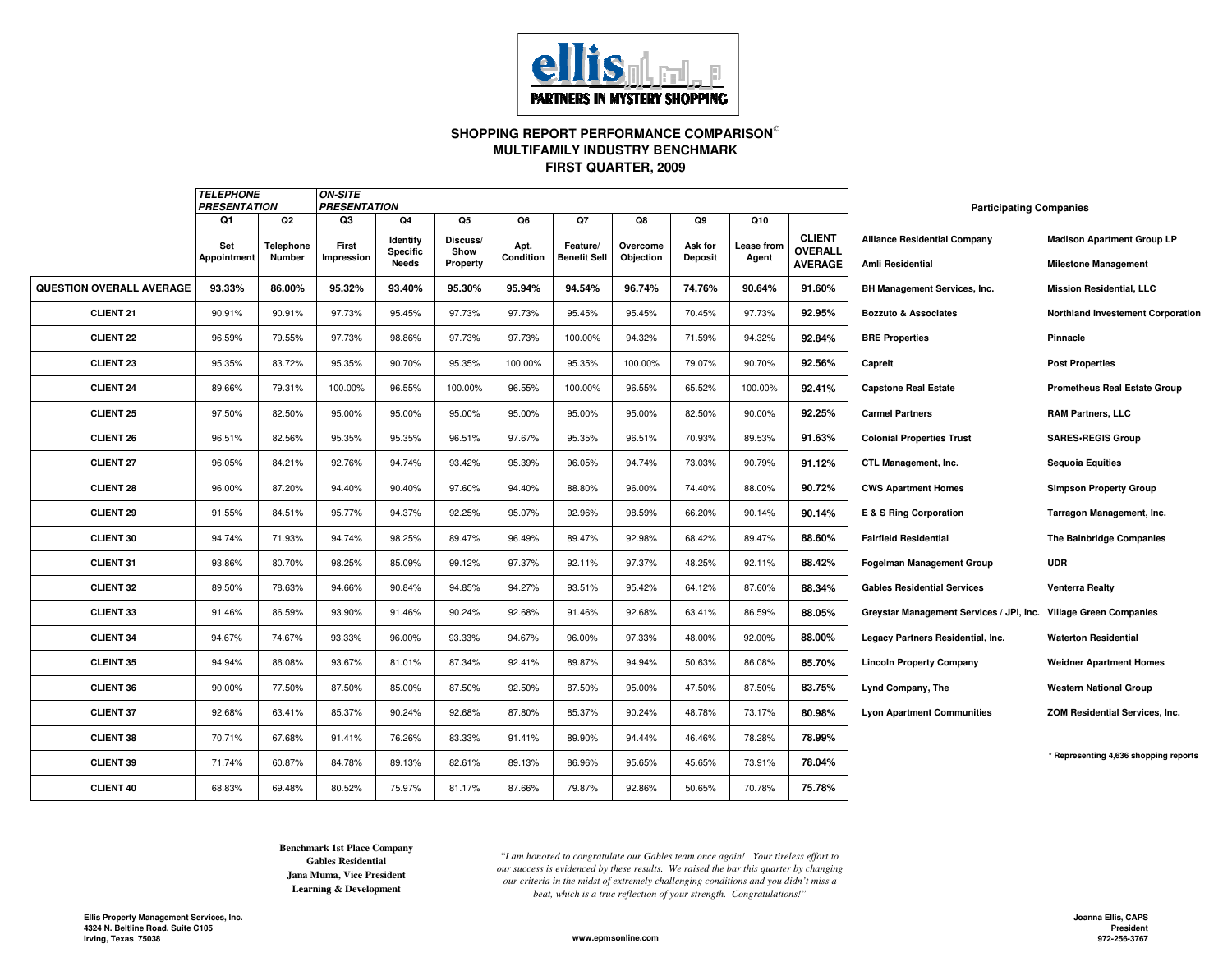|                 |                                                                                                             | What are you doing to remain strong in the following areas?                                                                                                                       |                                                                                                                                                                                                                                                                   |                                                                                                     | What are you doing with leasing<br>bonuses?          |                                                                                                  |  |
|-----------------|-------------------------------------------------------------------------------------------------------------|-----------------------------------------------------------------------------------------------------------------------------------------------------------------------------------|-------------------------------------------------------------------------------------------------------------------------------------------------------------------------------------------------------------------------------------------------------------------|-----------------------------------------------------------------------------------------------------|------------------------------------------------------|--------------------------------------------------------------------------------------------------|--|
| Company         | <b>Training</b>                                                                                             | <b>Customer Service</b>                                                                                                                                                           | <b>Employee Satisfaction</b>                                                                                                                                                                                                                                      | What is your<br>number 1<br>focus for 2009?                                                         | Are you cutting<br>or increasing<br>leasing bonuses? | What is an<br>average range of<br>leasing bonuses?                                               |  |
| <b>CLIENT A</b> | effective results                                                                                           | Delivered training platforms for quick and $\sim$ Built strong sense of value with current<br>and potential customers                                                             | Rewarding strong performance<br>frequently and immediately                                                                                                                                                                                                        | Customer<br>Service                                                                                 | None                                                 | ° N/A                                                                                            |  |
| <b>CLIENT B</b> | Increased online and web conference<br>training                                                             | ~ Continued focus on customer                                                                                                                                                     | ~ Recognition for small and large victories                                                                                                                                                                                                                       | Marketing                                                                                           | None                                                 | \$60 - \$200<br>depending on lease<br>term and rental<br>rate                                    |  |
| <b>CLIENT C</b> | Training focused on "the basics"<br>On-site training                                                        | Customer service program focused on the $\sim$ Candid and frequent communication<br>"customer's perspective"                                                                      |                                                                                                                                                                                                                                                                   | Customer<br>Service                                                                                 | None                                                 | 20% -50% of<br>employee's salary<br>is bonus                                                     |  |
| <b>CLIENT D</b> | customer                                                                                                    | Modernization of core classes focused on $\vert$ Ongoing communication with employees<br>focusing on customer                                                                     | Constant recognition and reinforcement<br>from all levels, including President                                                                                                                                                                                    | Resident<br>retention                                                                               | Increased bonus<br>structure                         | Sliding commission<br>scale (\$75 - \$125)<br>based on property<br>size                          |  |
| <b>CLIENT E</b> | Simplified training for immediate results<br>Allow employees self training options<br>including to do lists | Developing a course that avoids "that is<br>our policy" dialogue<br>Each property is responsible for<br>developing a "real" retention strategy<br>based on customers' experiences | Rewarding employees experience<br>through on board training and training for<br>their continued professional<br>development                                                                                                                                       | Simplicity<br>resulting in<br>value and<br>results                                                  | None                                                 | Bonus based on<br>lease term and<br>rental rate                                                  |  |
| <b>CLIENT F</b> | Creation of DVD training series to offset<br>travel costs                                                   | New WebEx and classroom customer<br>service training for leasing and<br>maintenance                                                                                               | Employee surveys<br>Company recognition program (i.e.,<br>employee nominated by peers for super<br>star service - "It's All About You" -<br>program where employee awarded with<br>their "likes" (i.e., favorite breakfast,<br>sodas, candy, lunch, special gift) | Strong<br>occupancy<br>Training all<br>on-site<br>employees<br>before they<br>arrive on<br>property | None                                                 | $$25 - $100$<br>depending on<br>property and<br>occupancy                                        |  |
| <b>CLIENT G</b> | Building online content<br>Leadership conference focused on sales<br>and customer service                   | Designed new customer service program -<br>"Who are we - internally and externally?"                                                                                              | Constant communication to motivate and<br>encourage the value of each employee<br>and the customer<br>~ Engagement of employee                                                                                                                                    | Sales<br>Customer<br>service                                                                        | Increased<br>bonuses                                 | Bonus is based on<br>getting the sale,<br>creating value and<br>value experience<br>for customer |  |
| <b>CLIENT H</b> | Online training<br>Two day sales and marketing classes                                                      | $~\sim$ N/A                                                                                                                                                                       | $\sim N/A$                                                                                                                                                                                                                                                        | Resident<br>retention<br>Increased<br>revenues<br>Effective<br>marketing<br>strategies              | None                                                 | $$25 - $50$<br>depending on<br>property                                                          |  |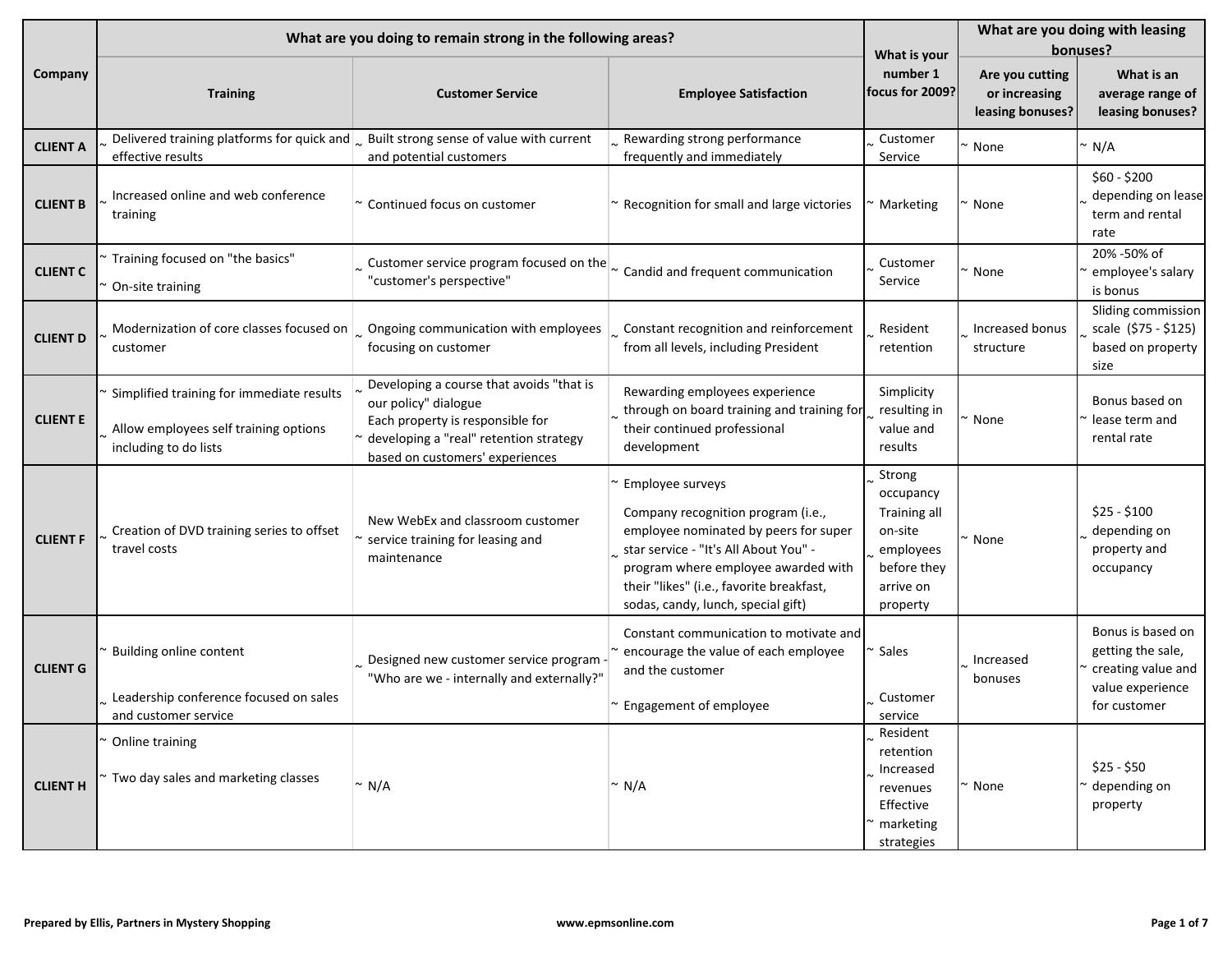|                 |                                                                                                                                                                        | What are you doing to remain strong in the following areas?                                               |                                                                                                                                                   | What is your                                               | What are you doing with leasing<br>bonuses?                                 |                                                                              |  |
|-----------------|------------------------------------------------------------------------------------------------------------------------------------------------------------------------|-----------------------------------------------------------------------------------------------------------|---------------------------------------------------------------------------------------------------------------------------------------------------|------------------------------------------------------------|-----------------------------------------------------------------------------|------------------------------------------------------------------------------|--|
| Company         | <b>Training</b>                                                                                                                                                        | <b>Customer Service</b>                                                                                   | <b>Employee Satisfaction</b>                                                                                                                      | number 1<br>focus for 2009?                                | Are you cutting<br>or increasing<br>leasing bonuses?                        | What is an<br>average range of<br>leasing bonuses?                           |  |
| <b>CLIENT I</b> | Increased classes (i.e., focus on shopping<br>reports, marketing and leasing,<br>mandatory online training)<br>Leasing reminders (i.e., closing and follow<br>up tips) | ~ Customer service is part of ALL classes                                                                 | ~ Keep employees involved/engaged<br>Frequently utilizing training team on<br>properties to support, motivate and<br>mentor                       | Resident<br>retention<br>Employee<br>retention             | None                                                                        | \$25 - \$50<br>depending on<br>property                                      |  |
| <b>CLIENT J</b> | Monthly training and refresher classes<br>On-site one-on-one training<br>Monthly "shop talk" conference calls                                                          | $\sim$ Class focused on exceeding customer<br>expectations                                                | Goal Boards and contests (highest<br>~ number of net leases, increased<br>occupancy, and resident retention)<br>~ Employee recognition and reward | Occupancy<br>Shopping<br>reports<br>Customer<br>service    | Implemented<br>leasing levels<br>(increasing<br>bonuses based on<br>quotas) | Bonus based on a<br>percentage of the<br>lease term amount                   |  |
| <b>CLIENT K</b> | Introduced a class on economics and<br>impact on business<br>Monitor and ensure desired training<br>requirements are met<br>Utilize video training                     | Increased awareness and emphasis on<br>customer service<br>$\sim$ Introduced resident surveys             | ~ Enhanced incentive plan<br>$\sim$ Increased recognition<br>Additional employee developmental<br>programs                                        | Sales<br>Customer<br>service                               | Increased<br>bonuses                                                        | 10%-28% of salary<br>depending on<br>position,<br>performance, and<br>tenure |  |
| <b>CLIENT L</b> | Classroom training<br>On line training                                                                                                                                 | Resident surveys<br>~ "How are we doing?" surveys<br>"Special people" nominations (given by<br>residents) | ~ Quarterly employee surveys                                                                                                                      | Account-<br>ability -<br>hiring the<br>right people        | None                                                                        | \$25 per move-in<br>(can increase/<br>decrease<br>depending on<br>occupancy) |  |
| <b>CLIENT M</b> | Faster new hire training (i.e. one on one<br>or small group)                                                                                                           | ~ Mandatory 'Success thru Service' class                                                                  | Increased the dollar value of the gifts and<br>added a 90-day and 1-year milestone gift                                                           | Increase<br>employee<br>and resident<br>retention by<br>5% | None                                                                        | ~ \$40                                                                       |  |
| <b>CLIENT N</b> | Internal university training<br>Online training                                                                                                                        | $\sim$ Monthly resident activities<br>Drawings, contests and resident<br>appreciation programs            | $\sim$ Employee surveys<br>~ Annual Town Hall meeting<br>~ Employee functions                                                                     | Maximizing<br>income<br>Employee<br>retention              | None                                                                        | $\frac{8}{560}$ - \$120                                                      |  |
| <b>CLIENT O</b> | Career path courses<br>~ Advanced sales trainings                                                                                                                      | Resident surveys - "Customer service is<br>the core of what we do!"                                       | ~ Introduced tenure program                                                                                                                       | Occupancy<br>All star<br>performers                        | None                                                                        | \$50 - \$150<br>depending on<br>property                                     |  |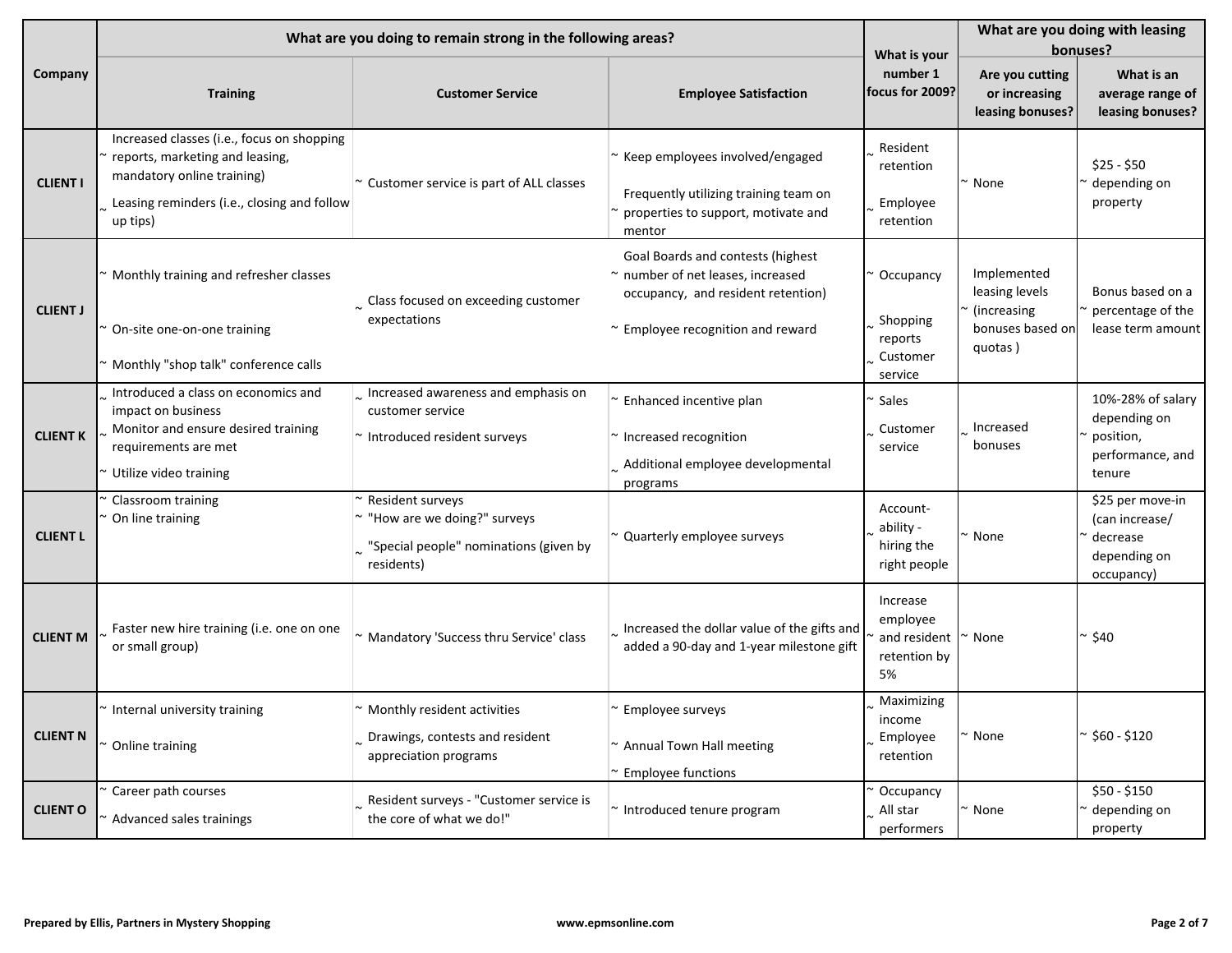|                 |                                                                                                                                   | What are you doing to remain strong in the following areas?                                                                                                                                          |                                                                   | What is your                                                                       | What are you doing with leasing<br>bonuses?                 |                                                                                             |  |
|-----------------|-----------------------------------------------------------------------------------------------------------------------------------|------------------------------------------------------------------------------------------------------------------------------------------------------------------------------------------------------|-------------------------------------------------------------------|------------------------------------------------------------------------------------|-------------------------------------------------------------|---------------------------------------------------------------------------------------------|--|
| Company         | <b>Training</b>                                                                                                                   | <b>Customer Service</b>                                                                                                                                                                              | <b>Employee Satisfaction</b>                                      | number 1<br>focus for 2009?                                                        | Are you cutting<br>or increasing<br>leasing bonuses?        | What is an<br>average range of<br>leasing bonuses?                                          |  |
| <b>CLIENT P</b> | Sales initiative focused on the basics<br>Training focused developing people into<br>sales people                                 | Customer service surveys that impact<br>employee bonuses                                                                                                                                             | ~ Recognition programs                                            | Operational<br>excellence                                                          | None                                                        | * \$50                                                                                      |  |
| <b>CLIENT Q</b> | Online training<br>Mentor program                                                                                                 | Beta testing customer satisfaction survey $\vert_{\sim}$ Recognition programs<br>tool                                                                                                                |                                                                   | Efficiency in<br>all areas of<br>procedures/<br>methods<br>(corporate &<br>onsite) | Reduction on<br>some properties                             | Based on a<br>percentage of the<br>net lease term                                           |  |
| <b>CLIENT R</b> | Increased training (i.e., online and using<br>Superstars for training)                                                            | Resident satisfaction survey with results<br>tied to employee bonus                                                                                                                                  | Owner monthly communication with all<br>levels on company success | Customer<br>Service                                                                | None                                                        | ~550                                                                                        |  |
| <b>CLIENT S</b> | Individualized training approach based on<br>information collected in learning<br>management system                               | Created focus group, comprised of all<br>levels of organization to expand customer $\sim$ Employee surveys<br>service program<br>Mandatory web based customer service<br>program<br>Resident surveys | Rebuild career site for recruitment and<br>performance purposes   | Sales<br>Customer<br>service                                                       | None                                                        | $$35 - $100$<br>depending on shop<br>score                                                  |  |
| <b>CLIENT T</b> | Standardizing training<br>Updating curriculum<br>Incorporating interactive sessions                                               | New program focused on solidifying<br>customer service standards and<br>commitment to excellence                                                                                                     | ~ Satisfaction surveys                                            | Not just to<br>survive but<br>thrive                                               | Increased<br>bonuses                                        | $$25 - $150$<br>depending on<br>community, leasing<br>goals and leasing<br>volume           |  |
| <b>CLIENT U</b> | Back to basics training<br>Addition of classes (i.e., business writing,<br>Microsoft Office, hosting quarterly<br>meetings, etc.) | Stress importance of customer service -<br>"The better service we can give, the<br>better it is for everyone!"                                                                                       | $\sim N/A$                                                        | <b>Business</b><br>development                                                     | Moderate change<br>- reduce base,<br>increase<br>commission | Range up to \$200<br>depending on<br>move in date,<br>concession, shop<br>scores, paperwork |  |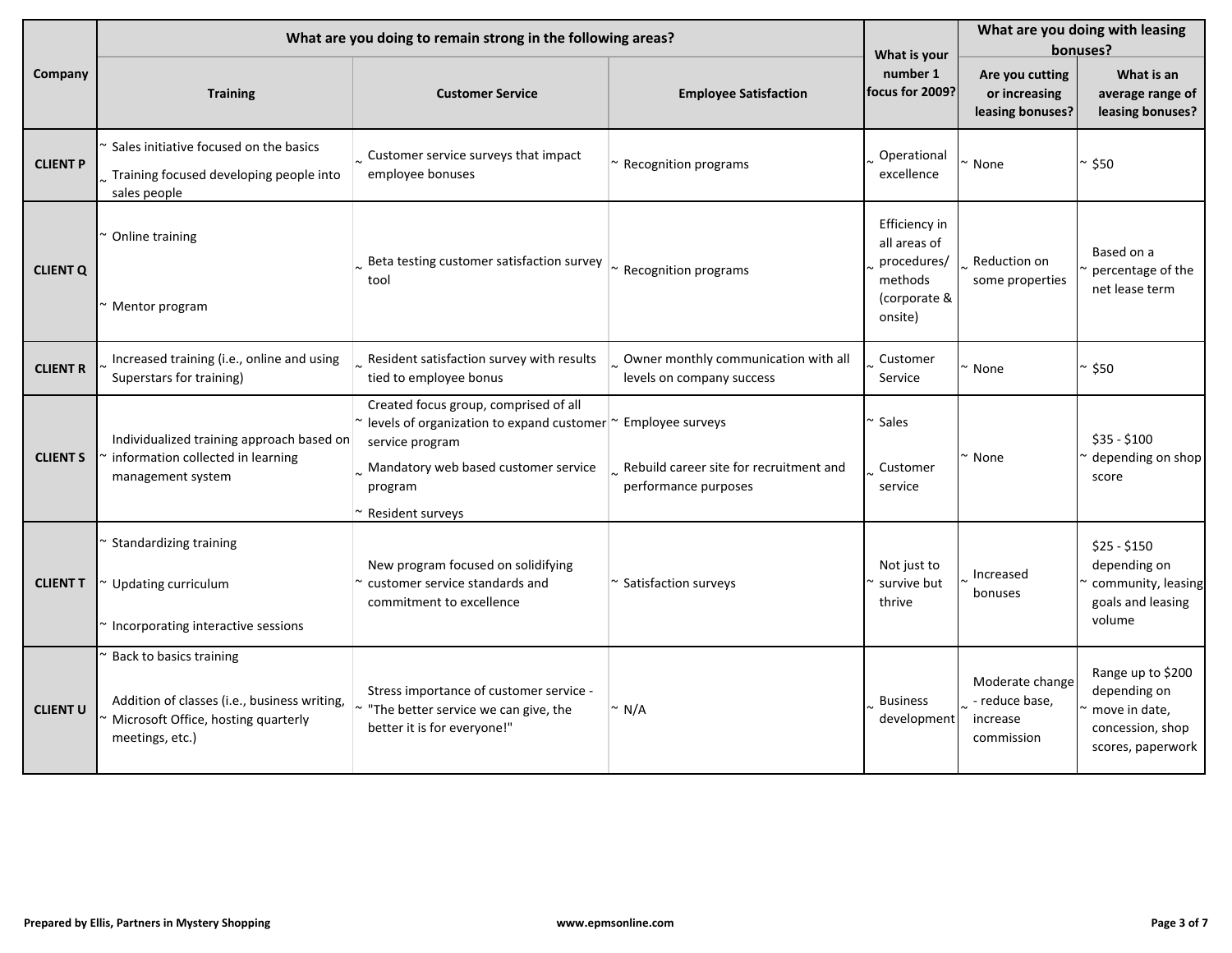|                  |                                                                                                               | What are you doing to remain strong in the following areas?                |                                                                                                 |                                                                                                                          | What are you doing with leasing<br>bonuses?          |                                                            |  |
|------------------|---------------------------------------------------------------------------------------------------------------|----------------------------------------------------------------------------|-------------------------------------------------------------------------------------------------|--------------------------------------------------------------------------------------------------------------------------|------------------------------------------------------|------------------------------------------------------------|--|
| Company          | <b>Training</b>                                                                                               | <b>Customer Service</b>                                                    | <b>Employee Satisfaction</b>                                                                    | What is your<br>number 1<br>focus for 2009?                                                                              | Are you cutting<br>or increasing<br>leasing bonuses? | What is an<br>average range of<br>leasing bonuses?         |  |
| <b>CLIENT V</b>  | Training to market effectively online<br>using Face book, Twitter, etc.                                       | $\sim$ Constant focus on customer service                                  | $\sim N/A$                                                                                      | Internet<br>marketing/w<br>eb design<br>íi.e., face<br>book,<br>YouTube,<br>etc.)                                        | ~ None                                               | 5% to 10% of lease<br>value                                |  |
| <b>CLIENT W</b>  | Rewrote training curriculum<br>Focused on basics                                                              | ~ Advanced customer service course                                         | $\sim$ Annual employee survey<br>~ Tenure program                                               | Heads on<br>Beds                                                                                                         | None                                                 | \$50 - \$150<br>depending on<br>market                     |  |
| <b>CLIENT X</b>  | Ongoing training                                                                                              | Remaining positive to emulate the<br>message to our customer               | Monthly telephone recognition of<br>individuals and teams                                       | Occupancy<br>Aid residents<br>faced with<br>hard times<br>(i.e., job<br>fairs,<br>charitable<br>organizations<br>, etc.) | ' None                                               | \$50-\$75<br>depending on<br>property and<br>occupancy     |  |
| <b>CLIENTY</b>   | Increased sales training and webinars                                                                         | ~ New Customer Service Program                                             | Weekly President message, recognizing<br>top performers                                         | Sales<br>Resident<br>retention                                                                                           | None                                                 | ′ N/A                                                      |  |
| <b>CLIENT Z</b>  | Shop after training<br>Increased webinars (i.e., internet, sales)<br>Monthly telephone training for new hires | Review individual customer service<br>scenarios and "do the right thing"   | Contest for top performers and non<br>performers                                                | $\sim$ Focus on NOI $\sim$ None                                                                                          |                                                      | Varies depending<br>on market - based<br>on % of revenue   |  |
| <b>CLIENT AA</b> | Weekly webinars                                                                                               | ~ Brainstorming webinars                                                   | Employee of the quarter program<br>(nominated by peers)                                         | Expense<br>control<br>Customer<br>service                                                                                | $\sim$ None                                          | \$50 - \$75 plus \$25<br>bonus for "X"<br>leases per month |  |
| <b>CLIENT AB</b> | Increased training through reduced<br>webinars                                                                | Utilizing social networking to emphasize<br>commitment to customer service | $\sim N/A$                                                                                      | * Technology                                                                                                             | None                                                 | 1% of lease value                                          |  |
| <b>CLIENT AC</b> | Updated sales and marketing classes<br>delivered to every region                                              | Resident surveys that affect year end<br>bonuses                           | ~ Positive motivation/praise<br>Quarterly President message by<br>telephone<br>Various contests | Resident<br>retention<br>Outperform<br>market                                                                            | None                                                 | \$50 - \$100<br>depending on<br>property and<br>occupancy  |  |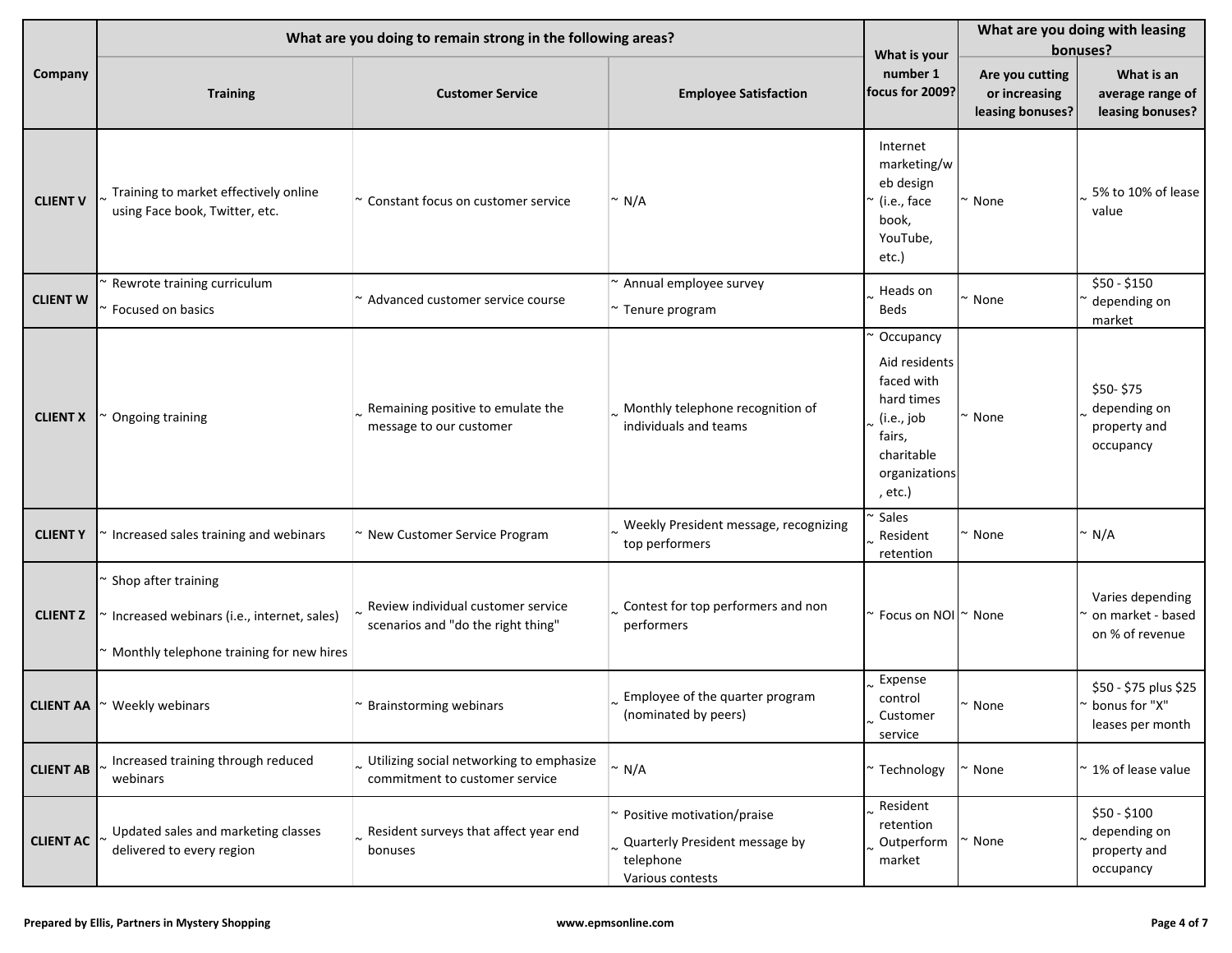|                  |                                                                                                                                                            | What are you doing to remain strong in the following areas?                                                 |                                                                                                                                 |                                                                                      | What are you doing with leasing<br>bonuses?          |                                                                  |  |
|------------------|------------------------------------------------------------------------------------------------------------------------------------------------------------|-------------------------------------------------------------------------------------------------------------|---------------------------------------------------------------------------------------------------------------------------------|--------------------------------------------------------------------------------------|------------------------------------------------------|------------------------------------------------------------------|--|
| Company          | <b>Training</b>                                                                                                                                            | <b>Customer Service</b>                                                                                     | <b>Employee Satisfaction</b>                                                                                                    | What is your<br>number 1<br>focus for 2009?                                          | Are you cutting<br>or increasing<br>leasing bonuses? | What is an<br>average range of<br>leasing bonuses?               |  |
| <b>CLIENT AD</b> | Focused sales and follow up training<br>Advanced marketing, internet and<br>creative outreach<br>Increased webinars                                        | ~ Mandatory customer service class                                                                          | ~ Annual employee performance bonuses                                                                                           | Maximizing<br>occupancy<br>and<br>enhancing<br><b>NOI</b><br>Employee<br>development | Mandated<br>bonuses for all<br>consultants           | $$25 - $50$<br>depending on<br>occupancy                         |  |
| <b>CLIENT AE</b> | Increased classroom training (more<br>interactive)                                                                                                         | Back to the basics: "Treat people with<br>~ the utmost respect and the business will<br>come!"              | Smaller management company mentality<br>"People stay for values of a company and<br>feeling like they are a part of something." | Training for<br><b>ALL</b>                                                           | Increased team<br>bonus                              | \$50 to \$100<br>depending on<br>property and<br>occupancy       |  |
| <b>CLIENT AF</b> | Training focused on basics                                                                                                                                 | $\sim$ Annual resident survey                                                                               | President communication on company<br>stability and encouragement<br>Employee functions (i.e., pancake<br>breakfast)            | Smart cash<br>flow<br>management                                                     | $\sim$ None                                          | $$25 - $85$<br>depending on shop<br>report score                 |  |
| <b>CLIENT AG</b> | Implemented new learning initiatives<br>(i.e., Certified Area Trainers, E-Learning,<br>and Conferencing Collaboration)                                     | Customers have choices - "Deal with<br>people as though you've got them for<br>only 24 hours."              | "Leading Change" Program and "The<br><b>Guiding Coalition" taskforce</b>                                                        | Attract and<br>retrain best<br>talent                                                | Minimal bonus<br>reduction                           | ~ \$40 to \$50                                                   |  |
| <b>CLIENT AH</b> | Introduced class, Leasing Excellence, to<br>boast Superstars performance to help to<br>motivate and drive results                                          | New initiative - reground company and<br>reminders on importance of customer<br>service                     | ~ Rewards and recognition                                                                                                       | Customer<br>service<br>Leasing<br>excellence                                         | ~ None                                               | Based on<br>property's financial<br>performance (% of<br>salary) |  |
|                  | Reduced training budget                                                                                                                                    | Completed resident satisfaction study to<br>$\sim$ align the brand initiative with the action<br>plan       |                                                                                                                                 | Implementat<br>ion of brand<br>initiative                                            |                                                      |                                                                  |  |
| <b>CLIENT AI</b> | Address key organizational needs that<br>support overall organizational initiatives                                                                        | Brand initiative focused on building a<br>~ company culture centered on a<br>memorable "company" experience | $\sim$ Annual employee engagement study                                                                                         | Green<br>initiative                                                                  | $~\sim$ None                                         | \$75 - \$150<br>depending on<br>monthly lease<br>volume          |  |
|                  | Realigned strategic training initiatives,<br>focusing on organizational needs,<br>performance improvement and providing<br>non-training solutions at times |                                                                                                             |                                                                                                                                 | Expense<br>control                                                                   |                                                      |                                                                  |  |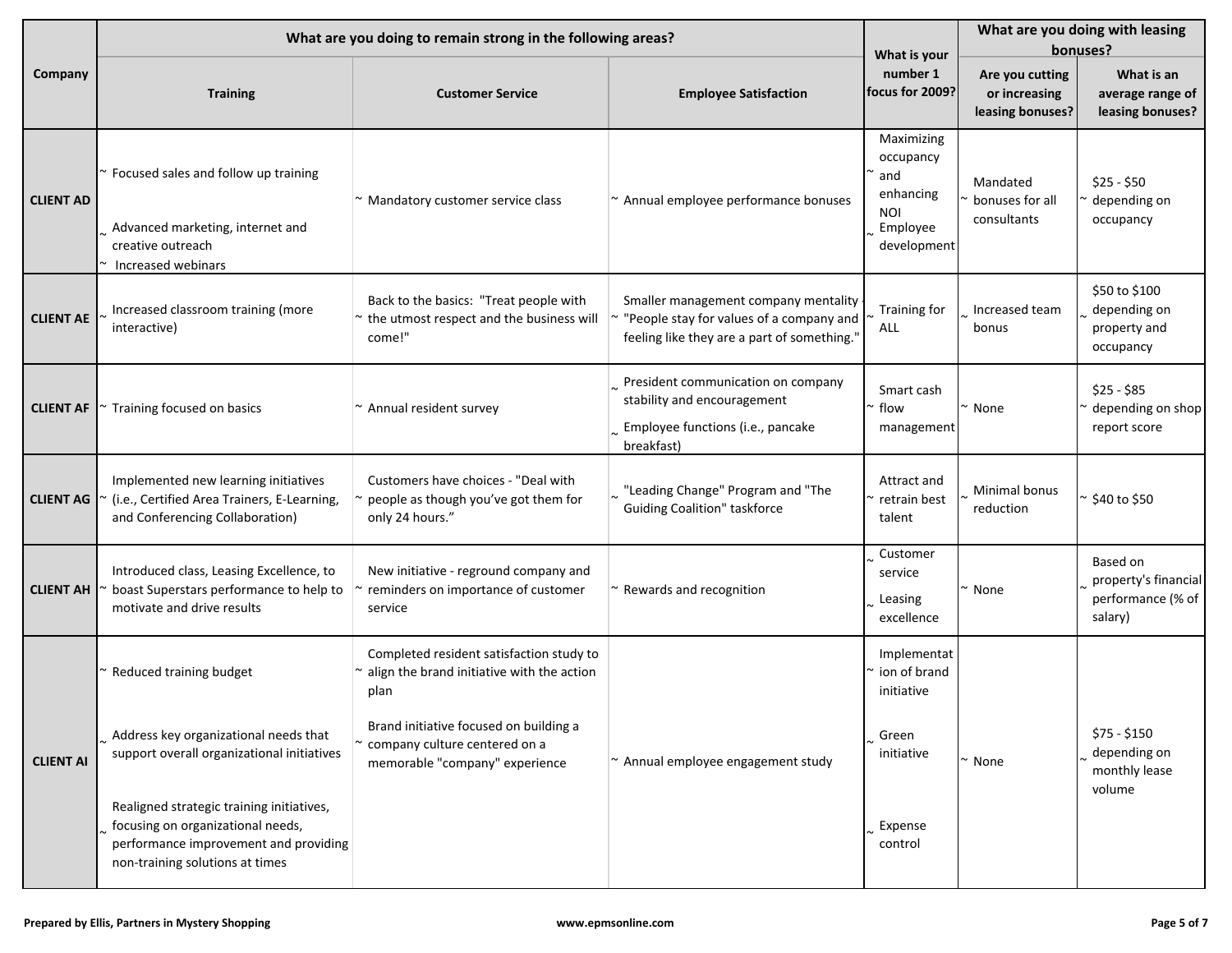|                  |                                                                                                                                                                 | What are you doing to remain strong in the following areas?                                                                            |                                                                                   |                                                                                                        | What are you doing with leasing<br>bonuses?          |                                                                                                                                       |  |
|------------------|-----------------------------------------------------------------------------------------------------------------------------------------------------------------|----------------------------------------------------------------------------------------------------------------------------------------|-----------------------------------------------------------------------------------|--------------------------------------------------------------------------------------------------------|------------------------------------------------------|---------------------------------------------------------------------------------------------------------------------------------------|--|
| Company          | <b>Training</b>                                                                                                                                                 | <b>Customer Service</b>                                                                                                                | <b>Employee Satisfaction</b>                                                      | What is your<br>number 1<br>focus for 2009?                                                            | Are you cutting<br>or increasing<br>leasing bonuses? | What is an<br>average range of<br>leasing bonuses?                                                                                    |  |
| <b>CLIENT AJ</b> | Increased educational seminars and<br>awareness of industry/economic climate                                                                                    | ~ Focus on retention                                                                                                                   | Positive, repetitive feedback on successes<br>and coaching areas of opportunities | Smart<br>operation<br>(i.e.,<br>retention,<br>reduce<br>expense,<br>capital<br>improve-<br>ments)      | Implementing<br>bonus in 2009                        | \$5 - \$25 per lease                                                                                                                  |  |
| <b>CLIENT AK</b> | Introducing a new class every month (i.e.,<br>Excel, business writing, realizing<br>potential, advanced closing)<br>Improved new hire program<br>Mentor program | $\sim$ Green initiative                                                                                                                | ~ Annual managers and supervisor council<br>$\sim$ Employee appreciation day      | Accentuate<br>the positive<br>Smart<br>operation<br>Customer<br>service                                | None                                                 | \$100 average<br>depending on<br>property                                                                                             |  |
| <b>CLIENT AL</b> | Introduced a class on economics and<br>impact on business<br>Advanced leasing class                                                                             | ~ "Back to Basics" customer service class                                                                                              | Recognition programs                                                              | Occupancy<br>Customer<br>service                                                                       | None                                                 | \$25 - \$35 based on<br>volume                                                                                                        |  |
| <b>CLIENT AM</b> | Cross training all trainers, creating added<br>interest in role<br>Efficient use of trainer's travel time                                                       | Rewrite core materials in context of<br>current economic climate<br>~ Series of customer service training<br>~ Annual resident surveys | Employee surveys                                                                  | Positive ROI<br>Customer<br>service<br>(employee<br>and resident)                                      | None                                                 | Bonus based on<br>revenue for each<br>lease<br>Employee can opt<br>for lower hourly<br>wage and higher<br>bonus plan or vice<br>versa |  |
| <b>CLIENT AN</b> | Using superstars as mentors                                                                                                                                     | $\sim$ Focus on employees and increasing their<br>potential                                                                            | $\left  \right $ . Focus on employees and increasing their<br>potential           | Employees<br>(who impact<br>occupancy<br>and<br>expenses)                                              | None                                                 | ~ \$35 to \$100                                                                                                                       |  |
| <b>CLIENT AO</b> | Everyone is training                                                                                                                                            | New "Whole Team" customer service<br>program                                                                                           | $\sim$ Quarterly manager award luncheon                                           | Customer<br>Service -<br>"Focus on<br>what you can<br>control and<br>WIN"<br>Well trained<br>employees | None                                                 | \$50 - \$75<br>depending on<br>occupancy and<br>revenue                                                                               |  |